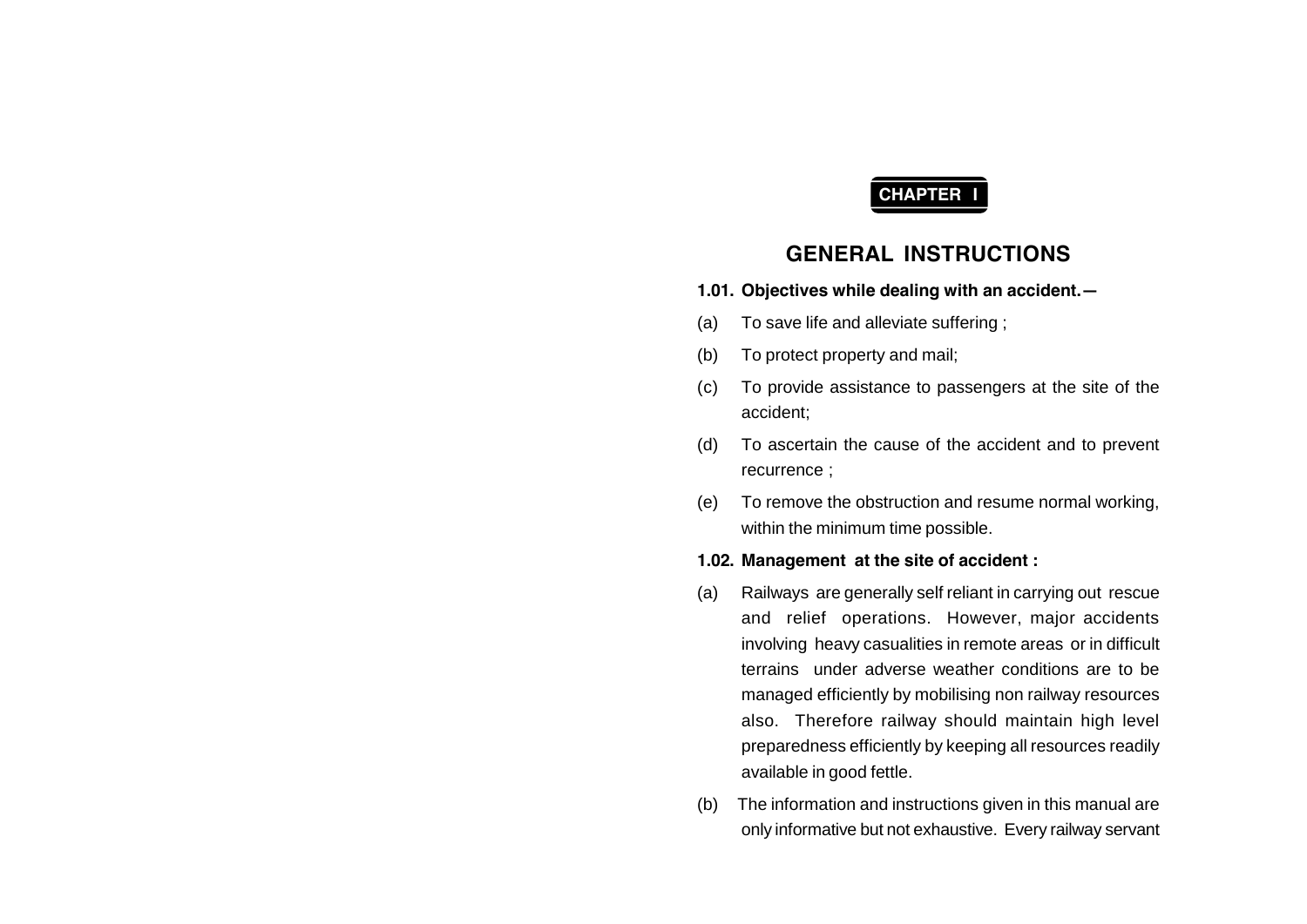#### 2 ACCIDENT MANUAL 3 I- GENERAL INSTRUCTIONS

should be well conversant with their duties during accidents. The officials at the site of the accident shall be efficient enough to respond quickly and effectively. They should organise the site management in most efficient manner. The main object is to save the life of victims. It is likely that the victims who have experienced shock and remain in the state of shock for long duration will die. The medical attention within first one hour is very crucial to save the life. This hour is called the GOLDEN HOUR.

- (c) The basic steps to save the lives of victims are (i) Rapid access to the site of accident (ii) Quick extrication of victims and efficient on-site medical management (iii) Expeditious extrication and shifting to rescue vehicles (iv) speedy transportation to hospitals.
- (d) Relief trains arranged for clearing stranded passengers must be given overriding priority in running. Every effort should be made to minimise the travel time of already traumatized passengers.
- (e) Disciplinary proceedings are to be initiated against such employees and officers, who are found negligent or fail to discharge their duties relating to an accident as per the rules/instructions modified from time to time.
- (f) Every Division should nominate '**Controlling Stations**' for each section. The Station Managers of such nominated "Controlling Stations" should, immediately on receiving advice of an accident, reach the site with sufficient staff drawn from all Departments at his station

and take all necessary steps for rescue and relief till rescue team arrives. It should be made clear to everybody that staff of all departments must follow the direction of the controlling station-masters and render all help and assistance necessary for tackling the disaster situation.

**Note :** The List of Controlling Stations of each division in E.Co.Railway is appended in Appendix -13.

(g) In case of an accident is declared as a Disaster by the competent authority, the prcoedure to deal with the disaster as mentioned in the Disaster Manual shall be followed. However, some extracts of the Disaster Management Plan and action to be taken in case of disaster is mentioned in brief in Chapter 11.

## **1.03. Accidents not falling under classification of serious accidents.**

In the event of an accident not falling under the Classification of serious accident, but attended with blocking of line, the same line of action shall be taken by the different officials as indicated in this chapter, except which are for dealing with the injured and dead. However, the Divisional/ Head Quarters Officers concerned will decide the line of action need to be taken in relief and restoration operation etc., considering the location and nature of accidents which are not falling under the classification of serious accident, as also considering the seriousness of the serious accident. It is clear that the line of action will vary marginally in case of accidents involving passenger trains with loss of life and/ or injuries and those involving goods trains.